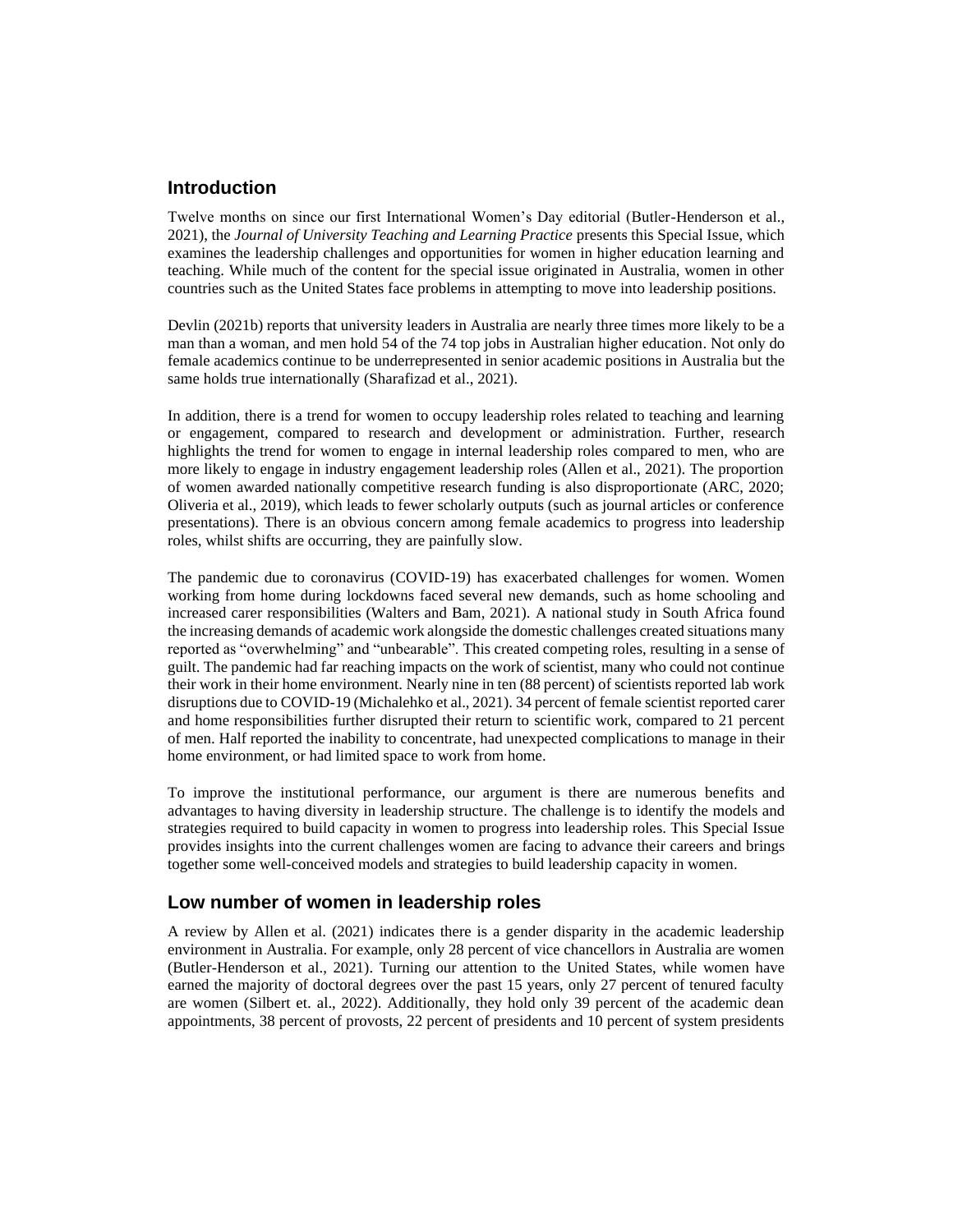at these leading institutions. While five percent of the schools have had three or more women presidents, fully 46 percent have never had a woman president.

**Devlin**, through her invited Commentary, highlights the gender disparities in academia across Australian universities. Devlin has received multiple responses to her recently published book *Beating the Odds: A practical guide to navigating sexism in Australian universities* (Devlin, 2021a), which formed the essence of her Commentary. Her book was released at a time of heightened awareness, dialogue and emotions around the way women are treated in highly sexist workplaces across Australia.

Emeritus Professor H.Y. Izan is a retired Business School professor from the University of Western Australia, who led and fostered excellence in the finance profession. **Chapple** presents an analysis of Izan's impact on the women professoriate in finance. Her journey, including achievements and challenges, has led the way for female professors in the years since. However, Chapple reflects that only 18 female professors have been appointed in finance since Izan.

**Livesay et al.** turn the spotlight on nursing academics in the 37 Australian universities that offer nursing education. A careful reading of institutional data reveals that there has been a steady decrease of nursing academics and that although most women in the healthcare and nursing academic workforce are women, they are a minority presence in leadership roles. The authors argue that male nursing academics are more visible in academia precisely because of their numerical scarcity and consequently there appears to be a glass escalator in place that assists men into leadership roles.

### **Challenges women are facing**

The intersection between gender and race, culture, religion, and/or age present further barriers for women to leadership opportunities and success (Abalkhail, 2017; Bagguley & Hussain, 2014; Davis & Maldonado, 2015).

**Aiston** examines the leadership challenges for women within the Hong Kong academy, including the intersection of gender, ethnicity, culture and age. The study reports gender inequality is not positioned as a 'woman's problem' and women's leadership programs need to shift away from a "fix the women" framework, to developmentally examine what women want. Systemic change is required to address power and patriarchy barriers. The paper has transferability across global jurisdictions, as the findings are relevant for Asian higher education.

**Singh** explores the leadership experiences of seven international women academics in Australian universities. Using a case study methodology, Singh is able to provide a deeper insight into the challenges and opportunities afforded to these women, a relatively unexplored area. She focuses on their intersectionality, defined by their gender and migrant status. Her findings show that these women had two main challenges, the first being an interruption to their research activities because of taking on leadership positions, and the second the administrative overload due to an unfamiliarity with Australian university procedures, policies and processes.

**Watson's** examination of Australian-based female academics about their experiences since COVID-19 suggests that rapid measures are needed to support women undertaking academic careers. This paper focuses specifically on female perspectives on career progression, motivation and female academic status. The female focussed experience captured in this study provides rich insight into the additional responsibilities that COVID-19 has required by *all* academics, but additionally for women as the primary carers creating greater hardship when already constantly facing reduced gender disparity. This paper offers reflections for the Higher Education sector to continue to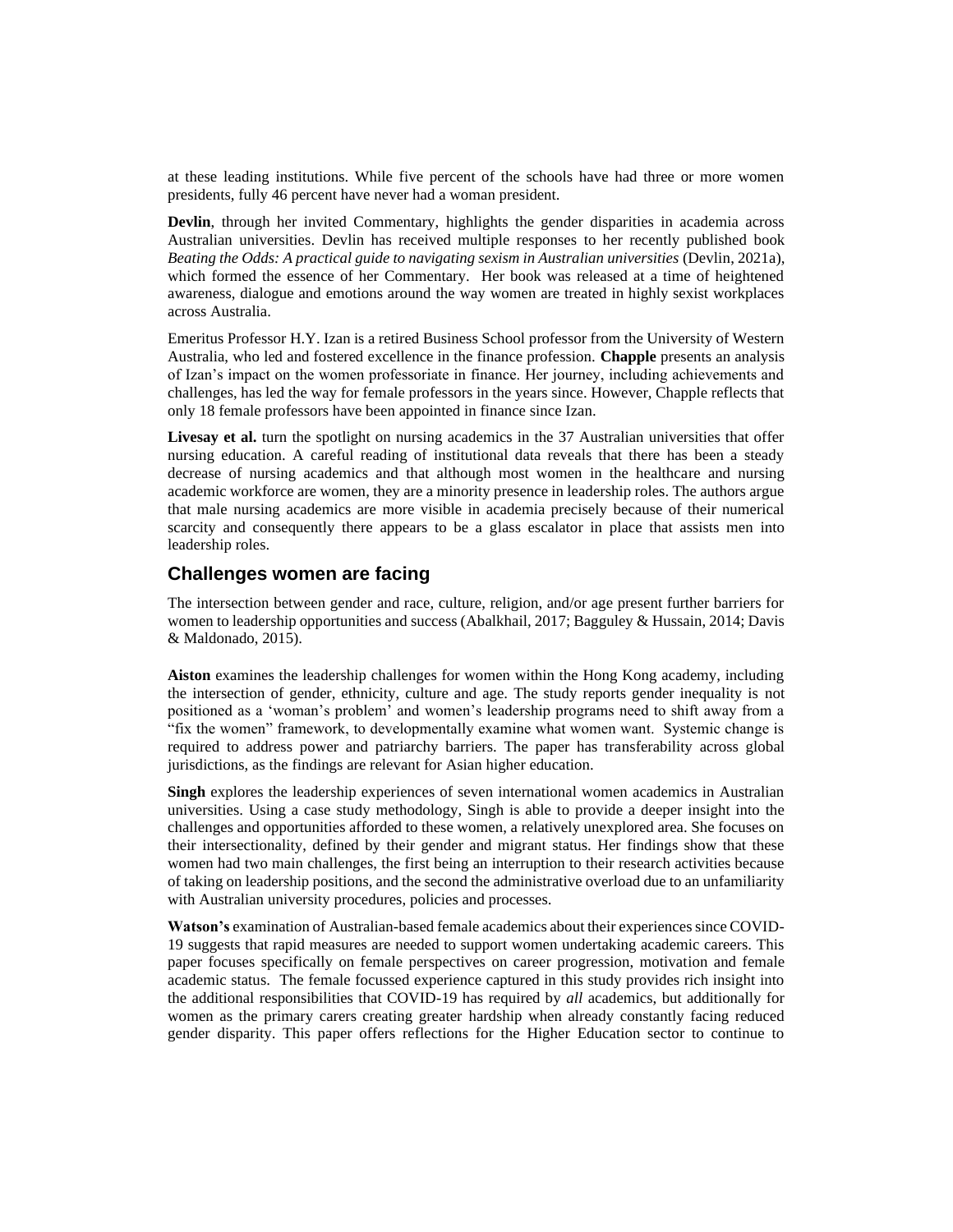integrate and support the female academic workforce and provides longer-term solutions that address gender equity for positive economic and social growth as a nation.

Livesay et al. report on the career challenges faced by nursing academics as they navigate and negotiate clinical and academic settings and call for new understandings of the role of practitioner academics. That is, academics with professional and clinical backgrounds.

**Konjarski et al.** report female academics are often given the task of teaching first year students, not only guiding them through curricula but helping them transition to higher education studies. The teaching load associated with this is significant, often creating hurdles to female academics' transition through the academic ranks.

#### **Leadership development**

There is a changing landscape of academic leadership with a much greater emphasis on flexibility, agility, innovation, and team-based structures. More broadly, leadership in higher education is moving towards models that focus on building capacity, as well as shared and distributed leadership.

**Singh** further explores the need for leadership development, suggesting that universities need to provide international women academics with more formal mentoring support structures. While the women interviewed were often provided with a local mentor it is suggested that a platform to network with other international women academics would be beneficial. This is supported by **Livesay** et al., who note the importance of mentoring and support programs for women leaders but do reveal that there is a dearth of leadership training and opportunities in universities. It is argued that career trajectories to leadership in university settings assume a 'traditional' teaching-research pathway and less considered in the practitioner-academic.

**Konjarski et al.** describe an initiative that was adopted to support women involved in teaching in a First Year College at an Australian university. Through an in-depth study of participants in the initiative, the authors explore the impact of workshops and events that had been designed by female academics at different stages of their careers to help teaching-focused female academics advance their career aspirations. The authors report on how the initiative served as a community of practice, improving collegiality, and empowering participants to drive change around the status of teaching focused careers, thus enhancing career and leadership opportunities for the women.

**Tangalakis** in their paper highlight the Women in First Year (WiFY) initiative to support women in a multi-disciplinary First Year College in an Australian university, with a focus on teaching and learning. This initiative improves collegiality, empowers change, and enhances career and leadership opportunities. Built on the overarching aim of *women leading women*, it provides peer support and fosters a culture of advancement.

**Ryan and Goldingay** propose inclusive leadership practices using engaged pedagogy that promote the importance of power sharing. This including mutual recognition and full participation by teams to promote learning communities. They suggest taking a holistic approach to value a variety of experiences, knowledges, and aspirations that different team members bring.

### **Enhancing performance**

We claim that having women in learning and teaching leadership positions in universities will enhance performance. **Devlin** provides ideas for women and men to support women to secure leadership roles. Australia is often referred to as a 'lucky country', which can further be enriched through fostering its rich and diverse female academic community into well-supported future leadership roles, as explored by **Watson.**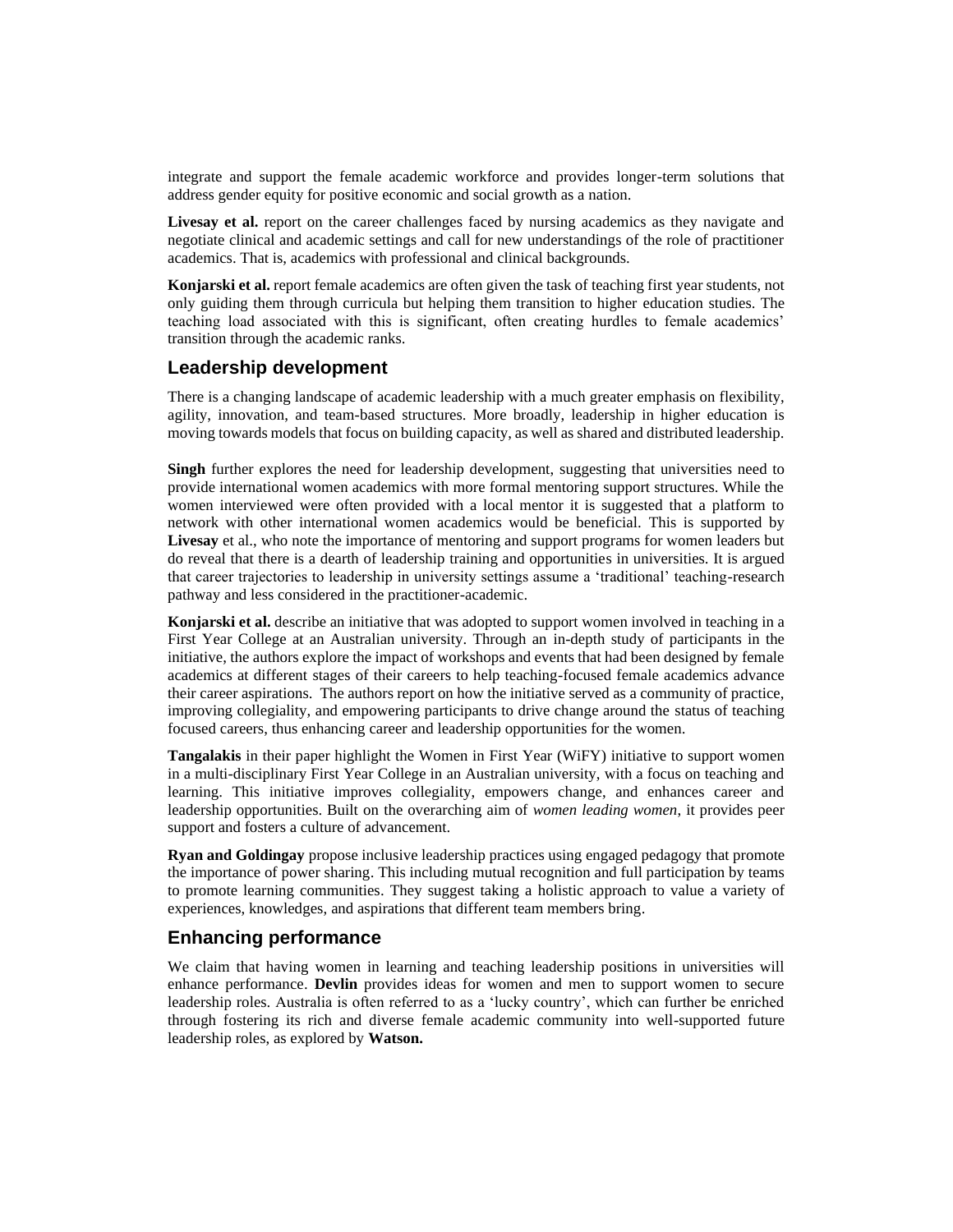This under-representation of women in leadership roles in higher education is also examined by **Harvey and Jones**. Their paper centres on women's reticence to claim leadership, noting that the ways women typically contribute to such leadership aligns with a distributed leadership approach. The authors acknowledge the challenges of identifying and acknowledging one's particular leadership contributions among those of others in such an approach. The authors share evidencebased strategies that have supported women to self-acknowledge their leadership contributions, providing useful guidance for female academics in a range of circumstances and roles.

## **Conclusion**

In this Special Issue **Harvey and Jones** state, "It is time for women academics to accept the challenge – to rightfully claim their leadership" (n.p.). We recognise the many women who have challenged the system, and those whose efforts have been thwarted. We encourage women and men, in power sharing, to work together to break down the barriers of gender, race, culture, and religion, so that our current and next generation of female academics can rightfully claim their leadership. This Special Issue is an important step to bring to light these challenges for women and the changes required to grow and support women in leadership in higher education teaching and learning.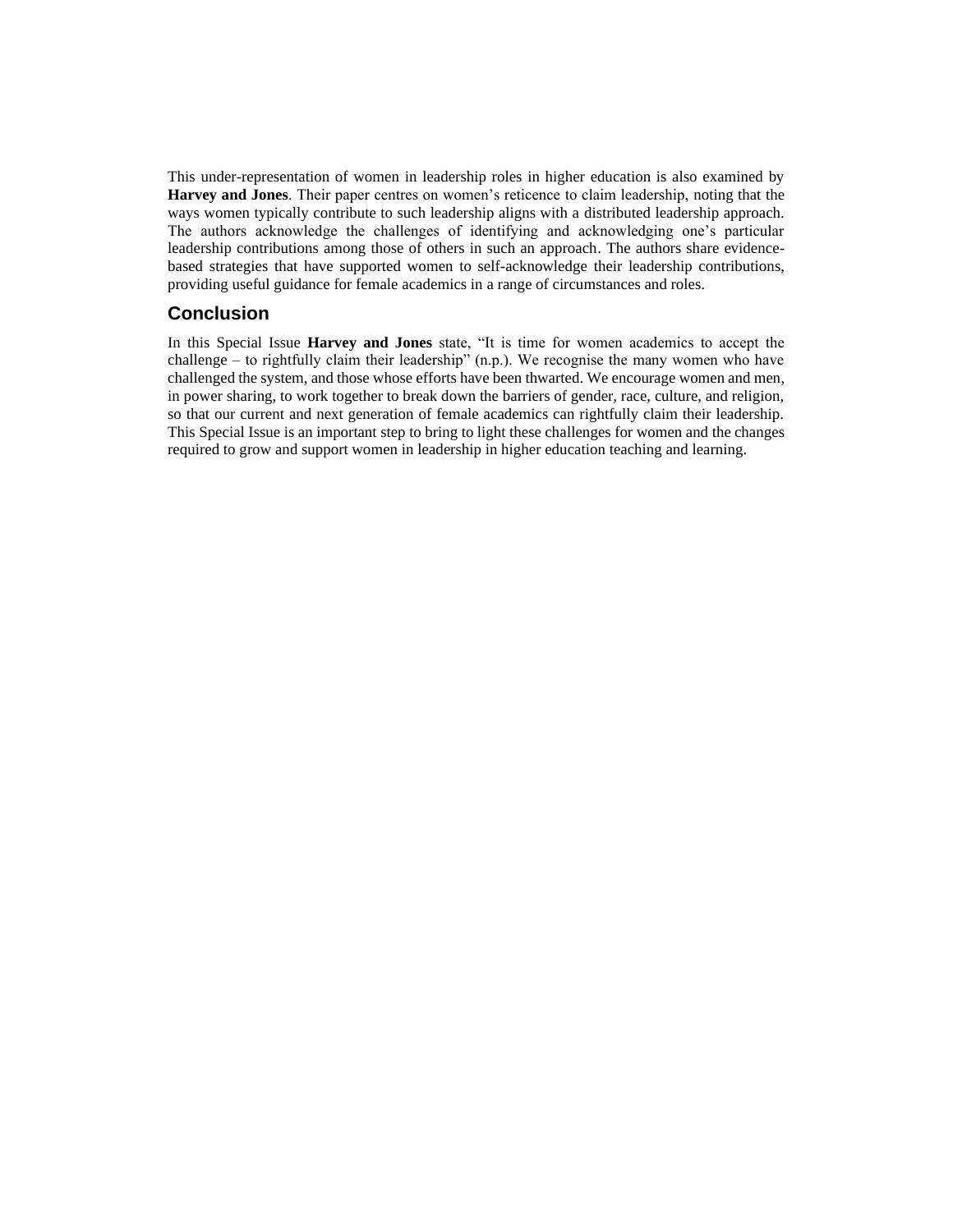# **References**

- Abalkhail, J. (2017). Women and leadership: challenges and opportunities in Saudi higher education. *Career Development International*, 22(2), 165-183. [https://doi.org/10.1108/CDI-](https://doi.org/10.1108/CDI-03-2016-0029)[03-2016-0029.](https://doi.org/10.1108/CDI-03-2016-0029)
- Allen, K-A., Butler-Henderson, K., Reupert, A., Longmuir, F., Finefter-Rosenbluh, I., Berger, E., Grove, C., Heffernan, A., Freeman, N., Kewalramani, S., Krebs, S., Dsouza, L., Mackie, G., Chapman, D., & Fleer, M. (2021). Work like a girl: Redressing gender inequity in academia through systemic solutions. *Journal of University Teaching and Learning Practice*. 18(3). <https://doi.org/10.53761/1.18.3.3>
- Australian Research Council [ARC]. (2020). *Selection Outcome Reports. ARC*. Retrieved 20 December 2020 from [https://www.arc.gov.au/grants/grant-outcomes/selection-outcome](https://www.arc.gov.au/grants/grant-outcomes/selection-outcome-reports)[reports](https://www.arc.gov.au/grants/grant-outcomes/selection-outcome-reports)
- Bagguley, P., & Hussain, Y. (2014). Negotiating mobility: South Asian Women and higher education. *Sociology*, 50(1), 43-59[. https://doi.org/10.1177/0038038514554329.](https://doi.org/10.1177/0038038514554329)
- Butler-Henderson, K., Percy, A., & Kelder, J-A. 2021. Editorial 18:3 Celebrating women in higher education on International Women's Day. *Journal of University Teaching and Learning Practice*. 18(3), 1-2. <https://doi.org/10.53761/1.18.3.1>
- Davis, D. & Maldonado, C. (2015). Shattering the glass ceiling: the leadership development of African American women in higher education. *Advancing Women in Leadership*, 35, 48-64. <https://doi.org/10.21423/awlj-v35.a125>
- Devlin, M. (2021a). *Beating the odds: A practical guide to navigating sexism in Australian universities.* Melbourne: Australia
- Devlin, M. (2021b). No change at the top for university leaders as men outnumber women 3 to 1. *The Conversation*. Accessed 6 March 2022. [<https://theconversation.com/no-change-at-the](https://theconversation.com/no-change-at-the-top-for-university-leaders-as-men-outnumber-women-3-to-1-154556)[top-for-university-leaders-as-men-outnumber-women-3-to-1-154556>](https://theconversation.com/no-change-at-the-top-for-university-leaders-as-men-outnumber-women-3-to-1-154556).
- Michalegko, L., Welch, E., Feeney, M.K., Johnson, T.P. (2021). Surveys of scientists show women and young academics suffered most during pandemic and may face long-term career consequences. The Conversation, Accessed 6 March 2022. consequences. *The Conversation*, Accessed 6 March 2022. [<https://theconversation.com/surveys-of-scientists-show-women-and-young-academics](https://theconversation.com/surveys-of-scientists-show-women-and-young-academics-suffered-most-during-pandemic-and-may-face-long-term-career-consequences-173321)[suffered-most-during-pandemic-and-may-face-long-term-career-consequences-173321>](https://theconversation.com/surveys-of-scientists-show-women-and-young-academics-suffered-most-during-pandemic-and-may-face-long-term-career-consequences-173321).
- Oliveria, D., F., Ma, Y., & Woodruff, T. (2019). Comparison of National Institutes of Health grant amounts to first-time male and female principal investigators. *JAMA*, 391(9), 898-900. <https://doi.org/10.1001/jama.2018.21944>
- Sharafizad, F., Brown, K., Omari, M., Jogulu, M., (2021). Women's academic careers are in a 'holding pattern' while men enjoy a 'tailwind'. *The Conversation*. Accessed 6 March 2022. [<https://theconversation.com/womens-academic-careers-are-in-a-holding-pattern-while](https://theconversation.com/womens-academic-careers-are-in-a-holding-pattern-while-men-enjoy-a-tailwind-168840)[men-enjoy-a-tailwind-168840>](https://theconversation.com/womens-academic-careers-are-in-a-holding-pattern-while-men-enjoy-a-tailwind-168840).